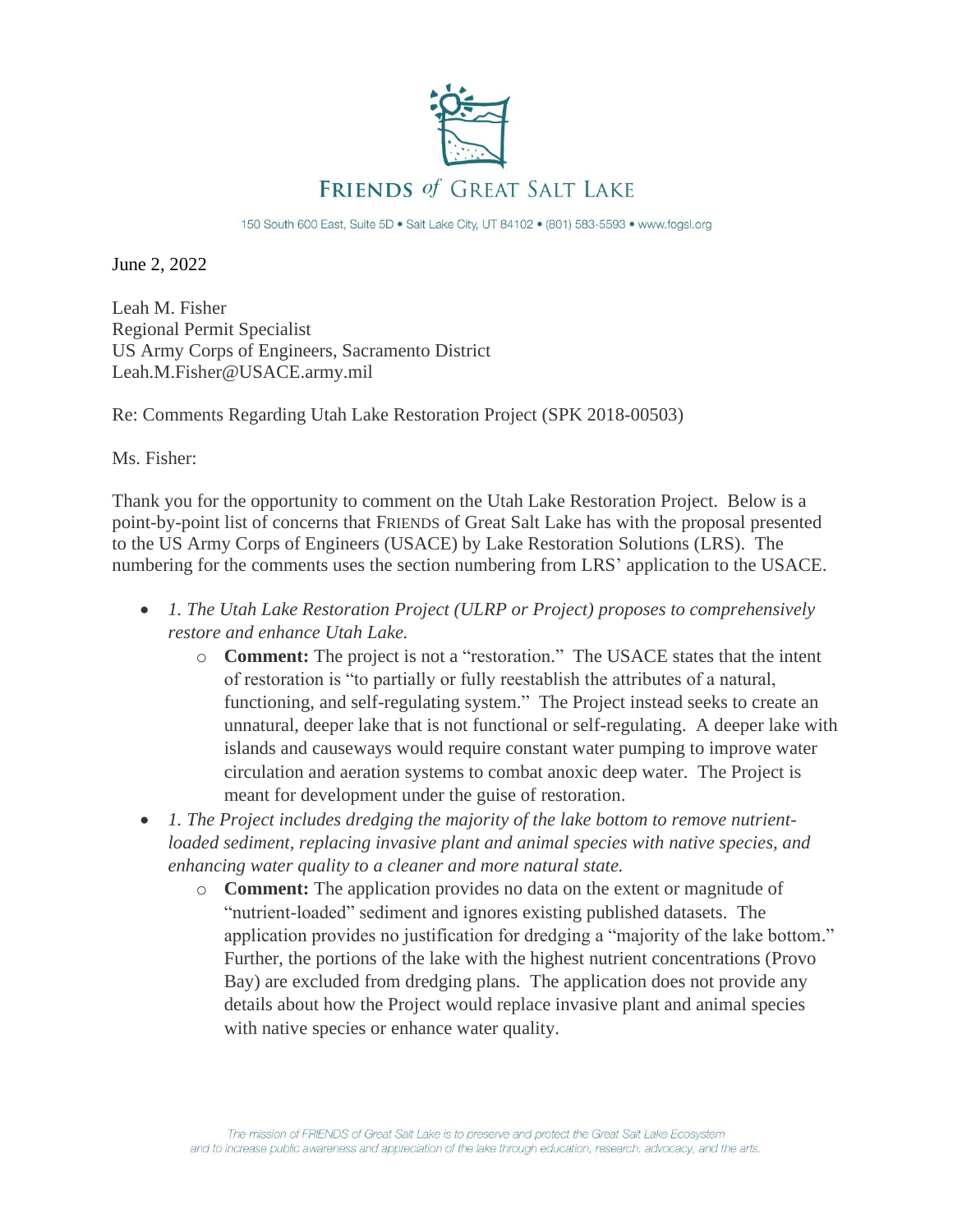- *2.1. The basic Project purpose is to comprehensively restore and enhance Utah Lake, including dredge as needed, to recover the lake's ecosystem…*
	- o **Comment:** There is no evidence that dredging is needed to restore the lake ecosystem. Rather, the scientific literature is full of case studies where dredging harms ecosystems by destroying lakebed and releasing toxins from sediment. If the intent is the "dredge as needed," there is no justification for dredging 90% of the lakebed.
- *2.1 As a result of these activities, the Project has been deemed a water-dependent enhancement project.* 
	- o **Comment:** The Purpose statement is flawed because it tries to describe the project as having both restoration and enhancement components. However, development is clearly the motivation for the Project.
- *2.2 The state of Utah has begun pilot programs for restoration of various aspects of Utah Lake, including removing invasive common reed (Phragmites australis), removing nonnative carp, restoring the native June sucker (Chasmistes liorus), and other efforts, to improve water quality through partnerships between the Utah Department of Natural Resources (UDNR), including the Utah Division of Forestry Fire and State Lands (FFSL)…and Utah Division of Water Quality (DWQ).*
	- o **Comment:** The application dismisses the past two decades of restoration work by state and federal agencies as "pilot projects." In reality, the lake is dramatically improving with the ongoing restoration work. The FFSL removed 70% of *Phragmites* by 2020 and reported reestablished native vegetation in 2021. The multi-agency (state and federal) June Sucker Recovery Implementation Recovery Program has reported a 78% reduction in non-native carp since 2012 through their carp removal project. The June sucker was downlisted from endangered to threatened in 2021. To improve June sucker spawning habitat, the Hobble Creek delta was restored in 2008 and the Provo River delta restoration will be completed soon. The DWQ is sponsoring the Utah Lake Water Quality Study to identify water quality conditions for a healthy lake and develop a strategy to achieve desired conditions. A 10-member science panel and 16-member community steering committee has been working since 2018 to better understand the lake ecosystem and fill knowledge gaps. The recommendations of the study are expected within the next two years.
- *2.2 Despite significant efforts, Utah Lake continues to degrade. Without significant and comprehensive restoration and enhancement efforts, the future of Utah Lake, its plants, animal species, and use of the lake by residents of the state of Utah remains uncertain.*
	- o **Comment:** The Project is based on the false premise that the lake is unusable, getting worse, and the only way to save it is by dredging the entire lakebed. The application provides no evidence that the lake condition is getting worse. Instead, the application acknowledges in section 3.1.4.2.1 that "ongoing concerted carp removal efforts in Utah Lake have improved overall aquatic ecosystem health."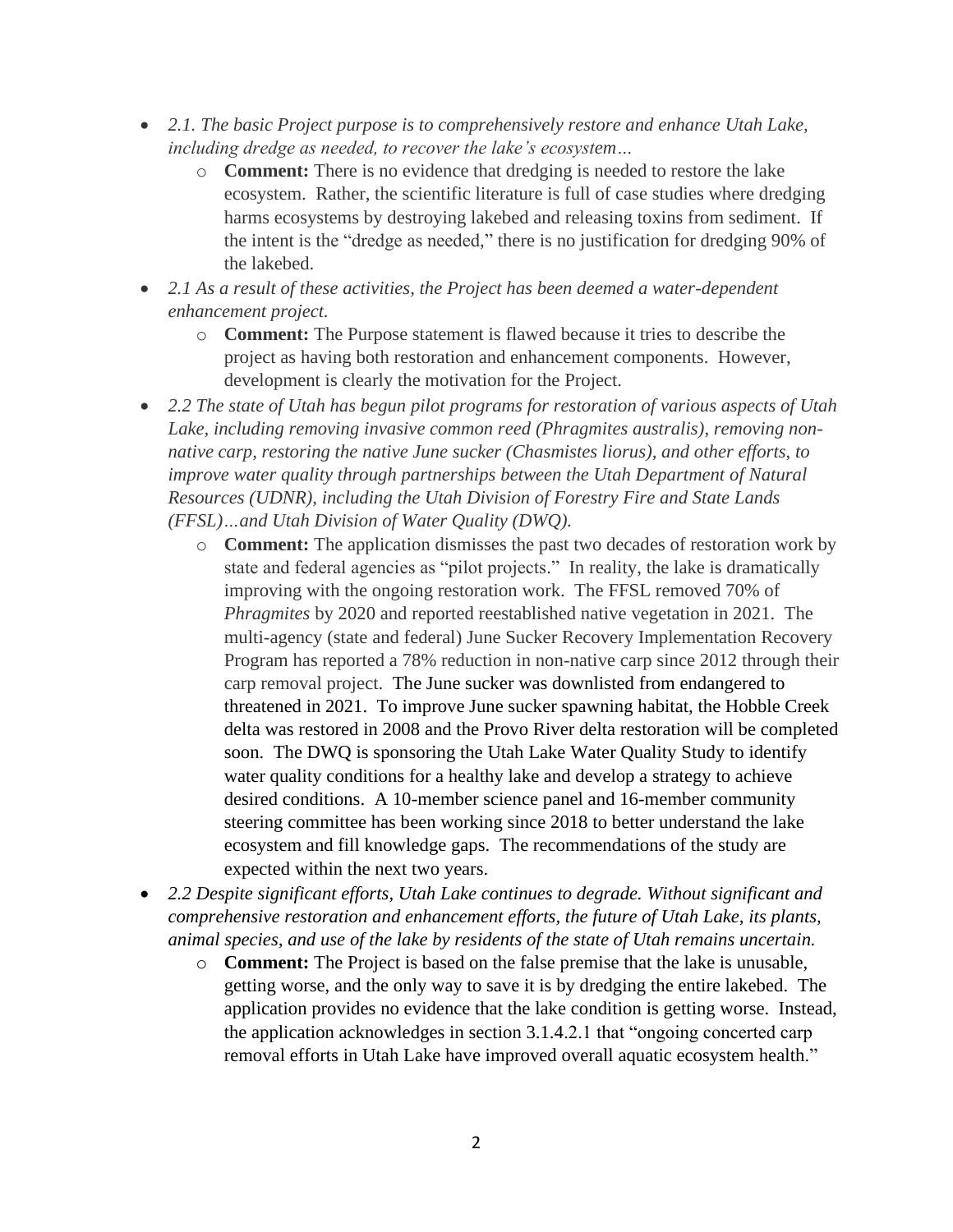- *2.2 …development of some of the containment areas to fund the restoration and enhancement activities.*
	- o **Comment:** The application downplays the amount of development that will take place on the islands. Table 28 of the application shows that development is the primary intended use of 89% of the island acreage.
- *3.1.4.2.1 Utah Lake functions as a shallow, freshwater lake ecosystem with the potential for two alternative stable ecological functions: a clear water state or a turbid water state…However, several ecological disturbances have led to a reduction of aquatic vegetation, thereby changing the lake from a complex clear water system to a simplified turbid system with poor water quality.*
	- o **Comment:** The application provides no evidence that Utah Lake was ever a clear water system. It has most likely always been turbid because of natural calcium carbonate precipitation in the water column, natural sediment resuspension from wind and fish, and naturally abundant nutrients in the water column. The application acknowledges the natural turbidity in section 3.9.3 "Utah Lake is a highly turbid lake, due in part to resuspension of bottom sediments (a result of wind action and fish feeding) and the precipitation of calcium carbonate  $(CaCO<sub>3</sub>)$ and other minerals from the water column. Nutrient loading is recognized as an issue contributing to the eutrophication of Utah Lake." Again, the application acknowledges this in section 3.9.4.3.2 "Turbidity in Utah Lake is naturally elevated due to the precipitation of calcium compounds from calcite adsorption. Additionally, frequent windy conditions cause resuspension of fine benthic sediments, which can dramatically increase turbidity." Aquatic vegetation was likely found on the fringes of the lake but not in the main body of the lake. Aquatic vegetation on the shoreline would not prevent sediment resuspension in the main lake.
	- o **Comment:** There is also evidence that clear lake conditions would cause worse algal blooms, as acknowledged in section 3.9.4.3.2 "turbidity is recognized as a factor that may limit primary production in Utah Lake."
- *3.3.7 Table 11*
	- o **Comment:** The aesthetic concerns from multiple viewing angles is arbitrarily defined as "moderate" at Vineyard Beach, Utah Lake State Park, and Squaw Peak mountain trail. In reality, the islands would create a high visual impact from these locations, particularly from designated wilderness areas and other Forest Service land in the Wasatch Mountains.
- *3.7.3.1 Figure 10*
	- o **Comment:** The figure shows normal faults on the lakebed of Utah Lake but these faults are not discussed in relation to construction of islands. Active faults on the lakebed would create an unstable foundation for island construction and development.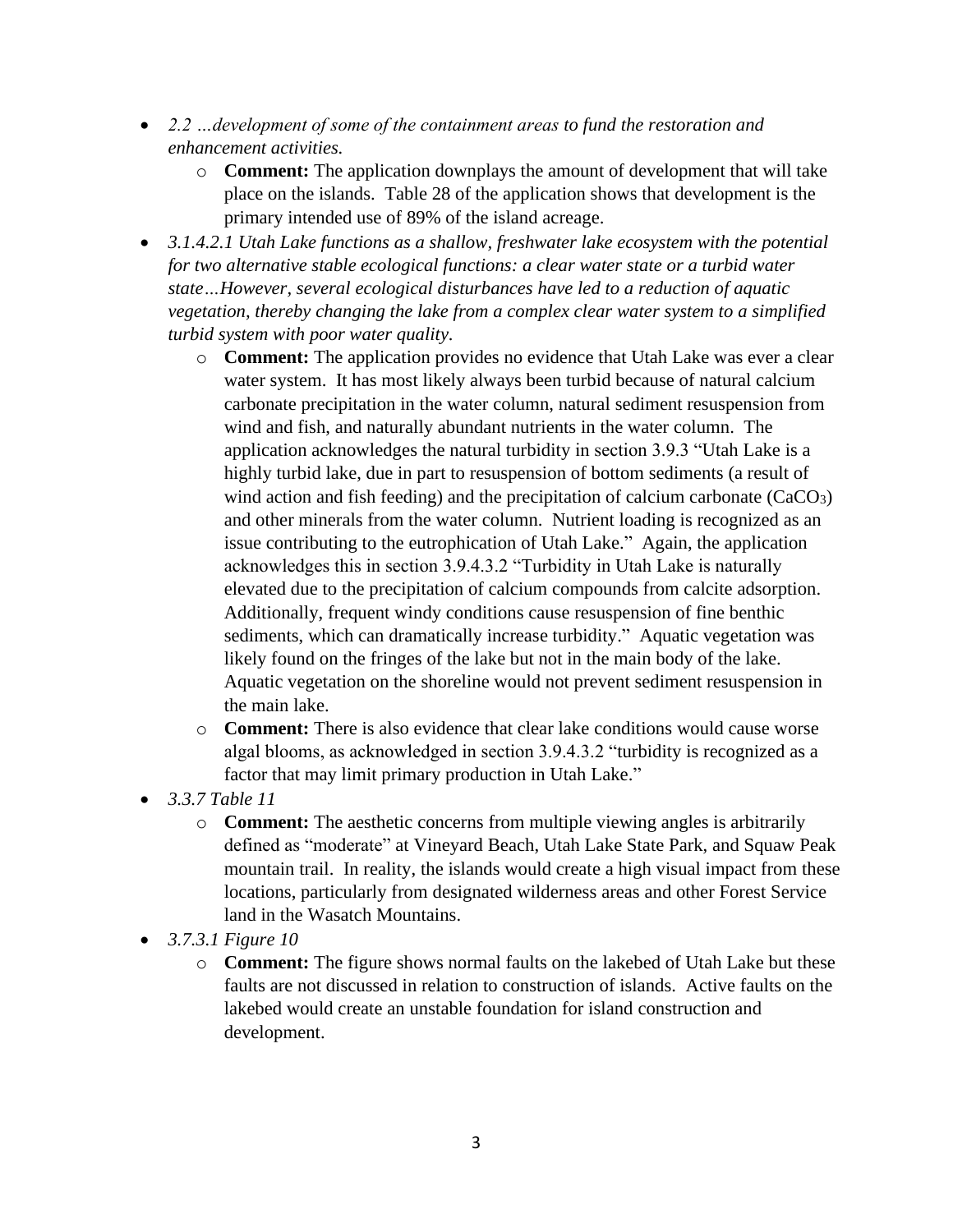- *3.7.3.3 Sources of inflow to the lake include surface water tributaries, precipitation falling on the lake, lake-bottom springs, and groundwater inflow.*
	- o **Comment:** The application does not describe loss of inflow from precipitation with 18,000 acres of islands covering the open lake. The lake bottom springs would create an unstable foundation for island construction and development.
- *3.7.6.3 The potential for fault ground rupture or cracking within the area of analysis is considered high and would require the consideration of mitigation measures to avoid or reduce impacts from the Project.*
	- o **Comment:** The application should include more details about how these impacts would be reduced.
- *3.7.6.4 The Project…will likely experience moderate to severe ground shaking in response to a large-magnitude earthquake occurring on potential local faults within the area of analysis or more distant active faults during the expected lifespan of the Project…The potential for significant seismically induced ground shaking in response to an earthquake occurring along the identified faults beneath Utah Lake, the Wasatch Fault Zone, or other regional faults is relatively high.*
	- o **Comment:** The application should provide details on how the Project will mitigate for seismic activity. There is a substantial public safety risk putting hundreds of thousands of people on islands in a seismic zone. There should be some discussion of liability for harm caused by the development.
- *3.7.6.6 If it is found that liquefaction susceptibility needs to be reduced, then the soil can be improved…*
	- o **Comment:** Liquefaction susceptibility certainly needs to be reduced and the application should include a detailed plan for how this will be done and how much it will cost. The soils around Utah Lake have a high liquefaction potential. The lakebed sediments also have high liquefaction potential. Section 3.7.6.3 acknowledges that "seismic profiles identified evidence of basin-wide liquefaction of the lakebed to a depth of approximately 2 m and probably evidence of seismically triggered debris flow." It seems highly unlikely that liquefaction risk can be reduced sufficiently to allow for development on the islands.
- *3.9.3 The shallow nature of the lake…minimizes thermal stratification in the water column.*
	- o **Comment:** One of the main problems of dredging the lake to make it deeper is that thermal stratification will develop in the deep areas, resulting in anoxic water and related water quality problems.
- *3.9.3.2 The lake receives nutrient inputs…from internal sources such as nutrient cycling from the benthic sediments.*
	- o **Comment:** Nutrient cycling from sediments is not considered a source of nutrients because the nutrients are already in the system. Rather, sediment cycling is considered a nutrient flux that can be remediated by decreasing external nutrient loading.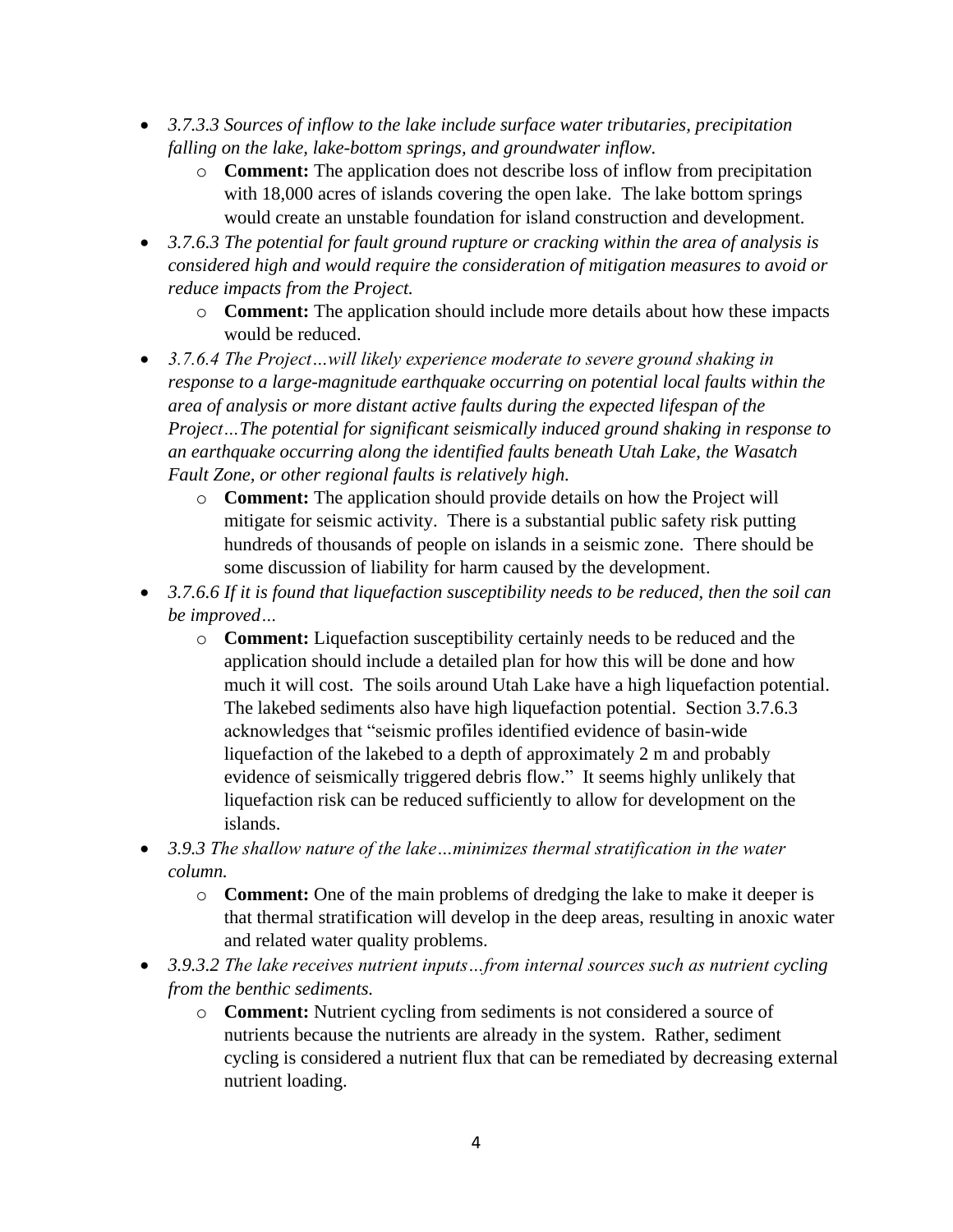- *3.9.3.2.2 Nonpoint sources*
	- o **Comment:** The Project will not be able to control nonpoint nutrient sources such as stormwater and atmospheric deposition, which could potentially cause eutrophic conditions even if other sources are controlled.
- *3.9.4.1 UDWQ classifies a water body as either mixed or stratified based on depth profiles. Utah Lake is considered a mixed water body and, therefore, was assessed by UDWQ using the protocol for mixed lakes.*
	- o **Comment:** After dredging, the lake will be stratified in the deepest areas, changing the way the lake is classified and regulated.
- *3.9.4.2 There is an abundance of public water quality data on Utah Lake and the surrounding area over the last several years. In 2017, UDWQ created a monitoring plan to focus efforts on tributary monitoring around Utah Lake to better quantify inflows and pollutant loading…*
	- o **Comment:** These efforts are bearing fruit with the Utah Lake Water Quality Study. The proposed Project is unnecessary because water quality is already improving without dredging.
- *3.9.4.3.1 DO is necessary for a healthy aquatic ecosystem and can significantly impact other water quality parameters. The water in Utah Lake is generally well oxygenated, with DO concentrations ranging from 6 to 13 milligrams per liter (mg/L). This is largely due to several factors: the general well-mixed nature of the lake and lack of vertical stratification, primary production, and reaeration from wind disturbance.* 
	- o **Comment:** The Project will harm water quality in the Utah Lake by removing the very characteristics of the lake that allow it to be well oxygenated. With dredging and construction of islands and causeways, the lake will no longer be well-mixed and will develop vertical stratification in deep areas. Wind disturbance will be decreased so the lake will be less effectively reaerated. High levels of primary productivity often lead to low DO concentrations as oxygen is consumed by respiration during nighttime hours. The fact that the lake does not experience low DO at night suggests that primary productivity is within a desirable range to support aquatic life and fish.
- *3.9.4.3.2 Turbidity in Utah Lake is naturally elevated due to the precipitation of calcium compounds from calcite adsorption. Additionally, frequent windy conditions cause resuspension of fine benthic sediments, which can dramatically increase turbidity. While phytoplankton growth and HABs can further increase turbidity, turbidity is recognized as a factor that may limit primary productivity in Utah Lake.* 
	- o **Comment:** The Project will not be able to create clear water conditions because the lake is naturally turbid. Besides, clear water conditions may be detrimental to the lake ecosystem by creating worse harmful algal blooms.
- *3.9.4.3.4 The highest concentrations of chlorophyll a are found in Provo Bay, with some measurements up to 400 micrograms per liter.*
	- o **Comment:** The Project claims to be a restoration project to create clear water conditions in Utah Lake. However, the Project is completely avoiding Provo Bay,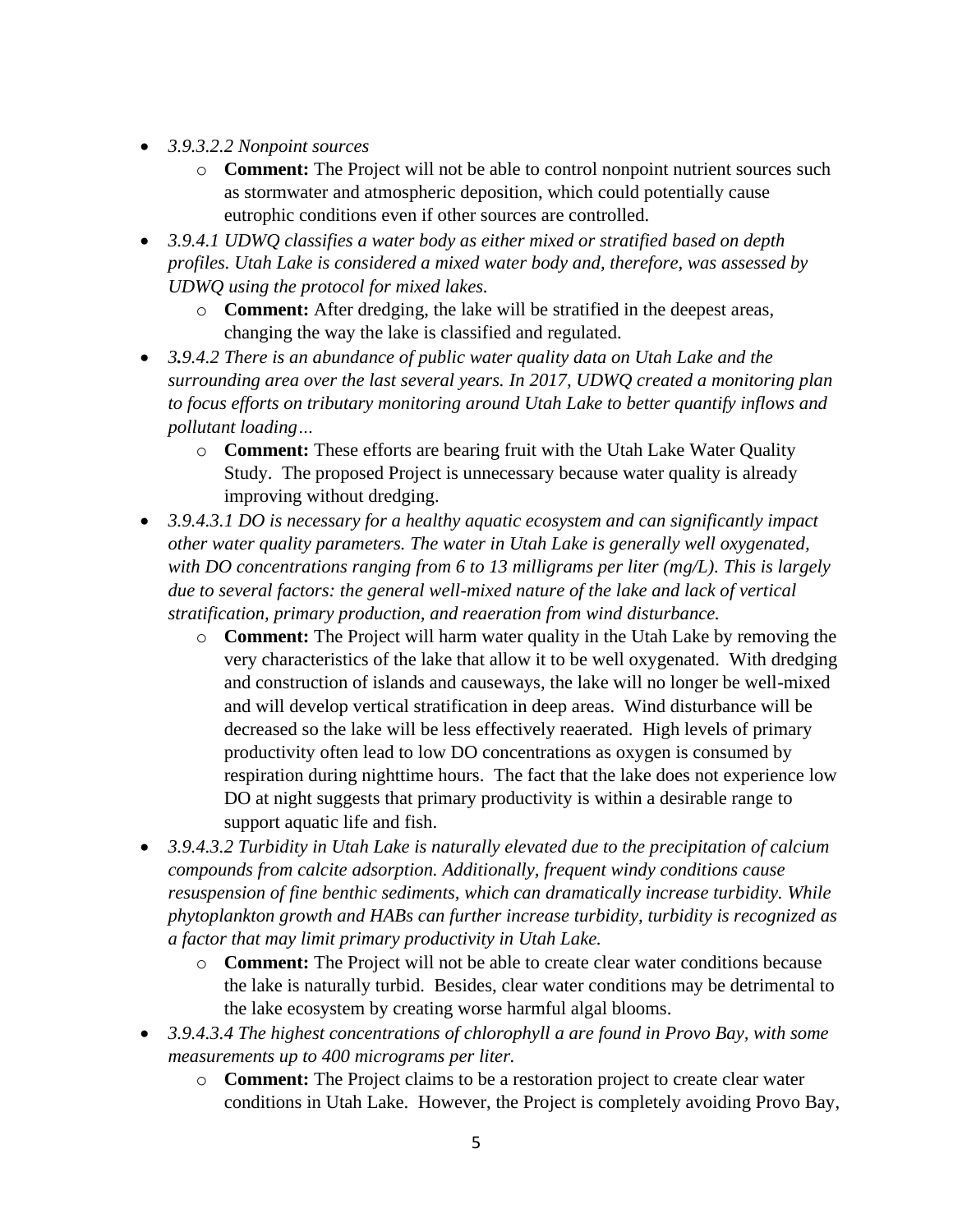which has the highest algae concentrations. Provo Bay will continue to have elevated chlorophyll *a* after completion of the Project. Algae produced in Provo Bay will be pushed into the main lake during wind events, where they will continually affect water quality.

- *3.9.4.3.4 HABs have occurred in Utah Lake since at least the 1970s; however, there was no assessment method for HABs until 2015.*
	- o **Comment:** There is plenty of evidence suggesting that HABs are improving over the past couple of decades in most parts of the lake.
- *3.9.4.3.5 Several factors contribute to eutrophication in Utah Lake, including land use in the Utah Lake Basin, sediment resuspension by carp, point and nonpoint pollution, atmospheric deposition of nutrients, and turbidity increase from wind action.*
	- o **Comment:** In other parts of the application, the Project assumes that nutrient release from sediments is the primary nutrient problem but it is not even mentioned here in the introductory statement on nutrients. There is no plan to address these other nutrient sources. This is strong evidence that dredging would be ineffective at addressing nutrient issues because there are other uncontrolled nutrient sources besides sediment.
- *3.9.4.3.5 While Utah Lake's benthic sediments are a sink for phosphorus, under certain conditions they become a source of phosphorus to the water column, fueling primary production, including HABs.*
	- o **Comment:** The relationship between sediment phosphorus release and HABs is not well established. HABs are probably more closely related to external nutrient inputs from tributaries, including wastewater treatment plants. The sediments are a net sink of over 90% of nutrients in the lake. The sediment scavenges phosphorus and only a small fraction is released to the water column. With a decrease in external nutrient sources, the amount of phosphorus recycling would correspondingly decrease over time.
- *3.9.5.3.1 The existing EFDC water circulation model was updated to better understand current conditions in the lake.* 
	- o **Comment:** The application is not transparent about how the circulation model was updated. The Project should wait for the DWQ to calibrate the model and test assumptions with input from the Science Panel before using the models.
- *3.10.3.4 The net potential GHG emissions associated with proposed Project include the temporary increase in GHG emissions associated with construction activities as well as the long-term reduction in eutrophication-related GHG emissions associated with lake enhancement.* 
	- o **Comment:** There is no evidence for the claim that there would be a long-term reduction in GHG emissions due to lake enhancement. Contrarily, there would be a long-term increase in GHG emissions from new developments and traffic on the islands.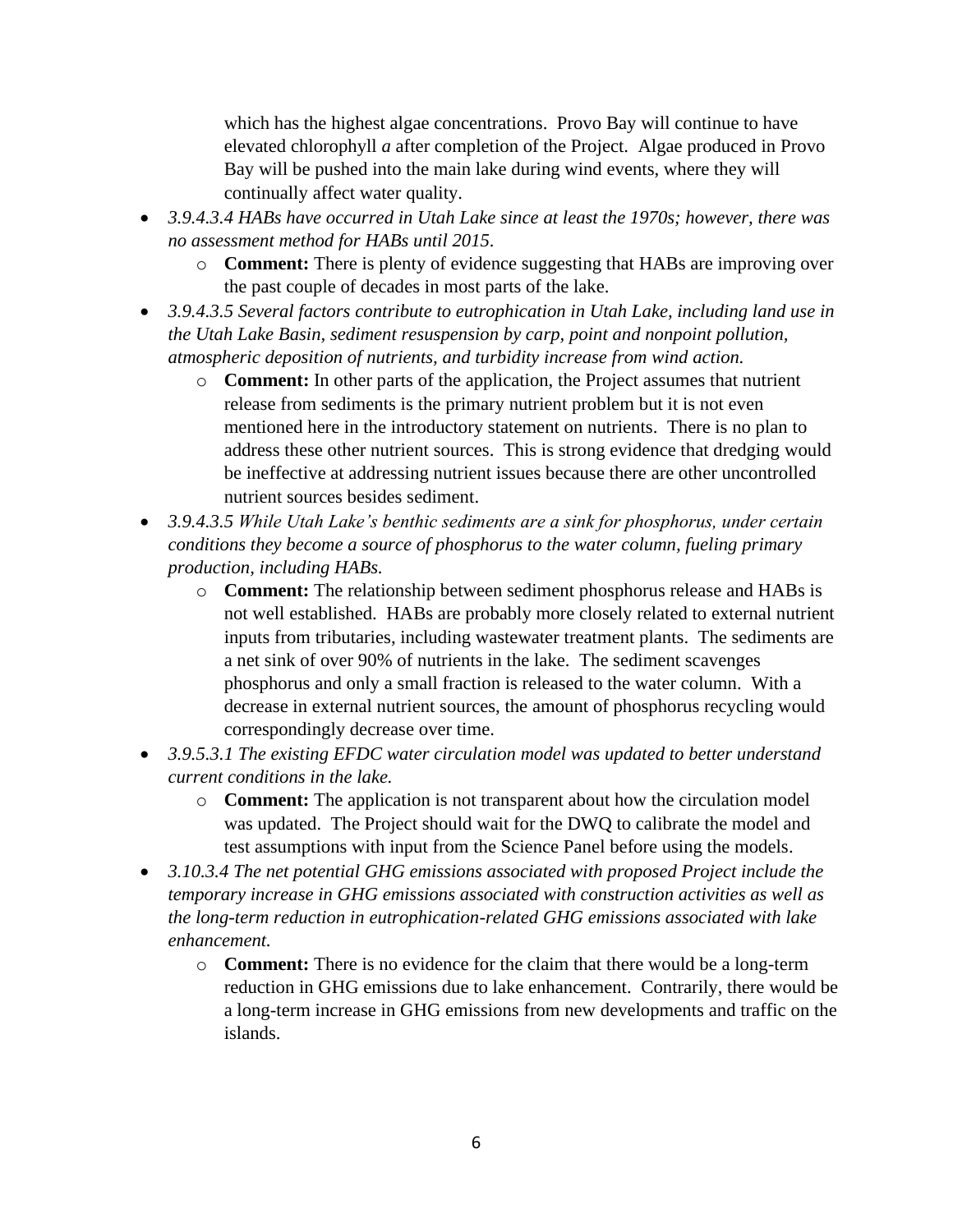- *3.10.4.3 This stands to lend a large regional benefit to the GHG budget of the region by providing the most up-to-date and efficient means of productivity through all of these large-scale processes, therefore reducing the per-capita GHG for the entire Wasatch Front.* 
	- o **Comment:** This statement cannot be evaluated because the application provides no information about the types of development that will take place on the islands. In direct contradiction to this statement about improvements in GHG emissions due to the Project, section 3.10.3.2 claims that the Project "does not include specific requirements or restrictions regulating factors such as the number of cars or businesses allowed after construction" and that "emissions specific to the Project cannot be quantified." Even if there is a per-capita improvement in GHG emissions, there would still be a net increase in GHG emissions from the new development.
- *3.10.4.3 Further, with the anticipated enhancement of Utah Lake to a vibrant natural ecosystem, this will result in a massive decrease in atmospheric methane, as Utah Lake will no longer be a 96,000-acre producer of methane from current extensive eutrophic algal blooms.* 
	- o **Comment:** This is completely speculative as no studies have measured methane or other GHG emissions from Utah Lake. Further, algal blooms never cover the entire 96,000-acre lake surface so the methane emissions (if they exist) are overstated.
- *3.11.4.2 The sources of noise related to the Project are anticipated to include in-water dredgers, a variety of heavy equipment at some locations on the shoreline…, trucks…"*
	- o **Comment:** The application includes no discussion of how long the noise disruption will last or the extent of the disruption. In their proposal to the state of Utah, LRS estimates that dredging will require "a fleet of 55-60 dredgers working 20 hours a day, 6 days per week" to complete all dredging within 8 years and that construction on the islands would last 25 years.
- *4 The dredge depths will vary and could range from 3 feet to 35 feet…with an average increased depth of 7 feet.* 
	- o **Comment:** The depth of dredging is not in alignment with removing "contaminated" sediments for remediation or restoration work. Recent sediment coring studies suggest that sediments with relatively high phosphorus concentrations make up the top 1 to 2 feet of sediment.
- *4 The dredging will remove nutrient loaded sediment from the lake bottom and place it in containment areas for the beneficial uses of sequestering phosphorus, nitrogen, TDS, and other constituents out of the lakebed and water column.*
	- o **Comment:** The application provides no evidence that the sediment is "nutrient loaded" and does not even cite existing published studies that show sediment phosphorus concentrations across the entire lakebed. If the top sediment is removed by dredging, the underlying sediment still contains naturally high phosphorus concentrations. Coring studies show that the sediment contains naturally elevated concentrations of phosphorus that has accumulated in the lake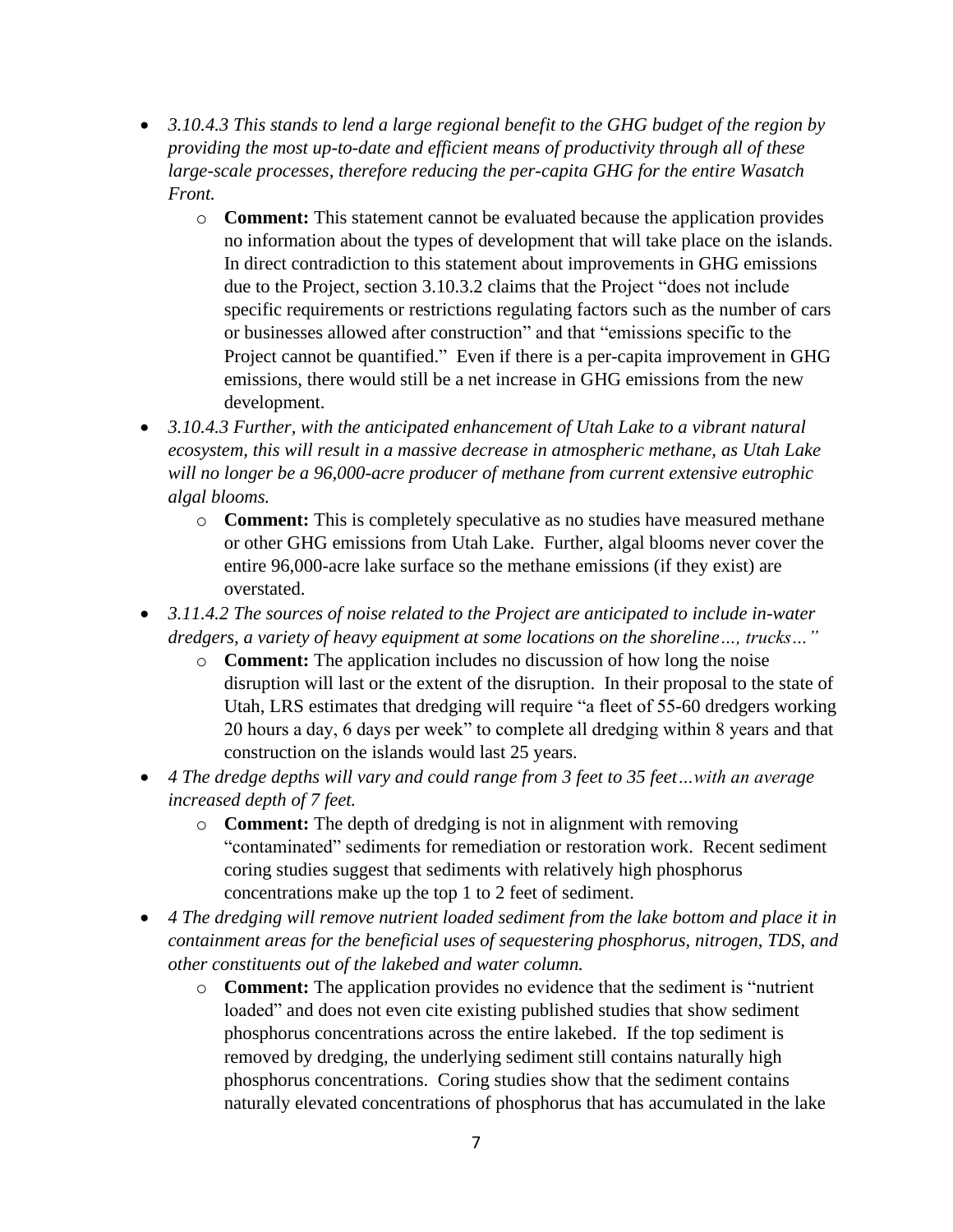from erosion of phosphorus-rich rocks in the watershed, with some cores showing a moderate increase in phosphorus in recent (top) sediments. Further, if removing contaminated sediments is truly the goal, the Project should focus on Provo Bay, which has the highest sediment nutrient concentrations. Instead, the Project will dredge the entire lakebed except Provo Bay.

- *4.1 Additionally, the containment areas will reduce the surface area of the lake by approximately 20% to reduce evaporation and conserve water to increase water supply for the state.*
	- o **Comment:** The application does not account for consumptive water use by the new island developments. Any water savings accrued by the Project will likely be claimed by the new developments, resulting in zero net increase in water supply for the state.
- *4.1 Table 28*
	- o **Comment:** The application states that development islands provide the funding mechanism for the Project, but it is not clear why 89% of the islands are designated for development. There should be a cost analysis showing that such a high proportion of development islands is necessary to fund the Project. If the cost analysis shows that 89% development is excessive, then the development acreage should decrease accordingly.
- *5.3 A proposed tie-in in the Vineyard area is approximately 545 acres in size.*
	- o **Comment:** The proposed Vineyard tie-in would connect to 400 S, which passes by Vineyard Elementary School and Lakeside Park. The road is already subject to excessive traffic congestion and would not sustain additional highway lanes to connect with the islands.
- *5.4.1 It should be noted that the sediments are believed to contain elevated nutrients that contribute to the ongoing water quality concerns.*
	- o **Comment:** The entire Project is based on the premise that the sediments are "believed" to contain elevated nutrients. The application provides no data to support this claim and even ignores existing published studies that show nutrient concentrations in sediment. Further, the link between sediment nutrients and "water quality concerns" is speculative.
- *5.4.1 Data from sediment samples collected by others suggests that the dredge material is suitable for beneficial reuse.*
	- o **Comment:** The application should provide a citation for data from other sources.
- *5.4.2 The Project will result in temporary, localized increased turbidity within the Project area resulting from dredging operations.*
	- o **Comment:** The application downplays the effects of dredging on lake turbidity. LRS estimates that dredging would take place over eight years, which is certainly more than a "temporary" effect. A fleet of 55-60 dredgers would create a lakewide increase in turbidity.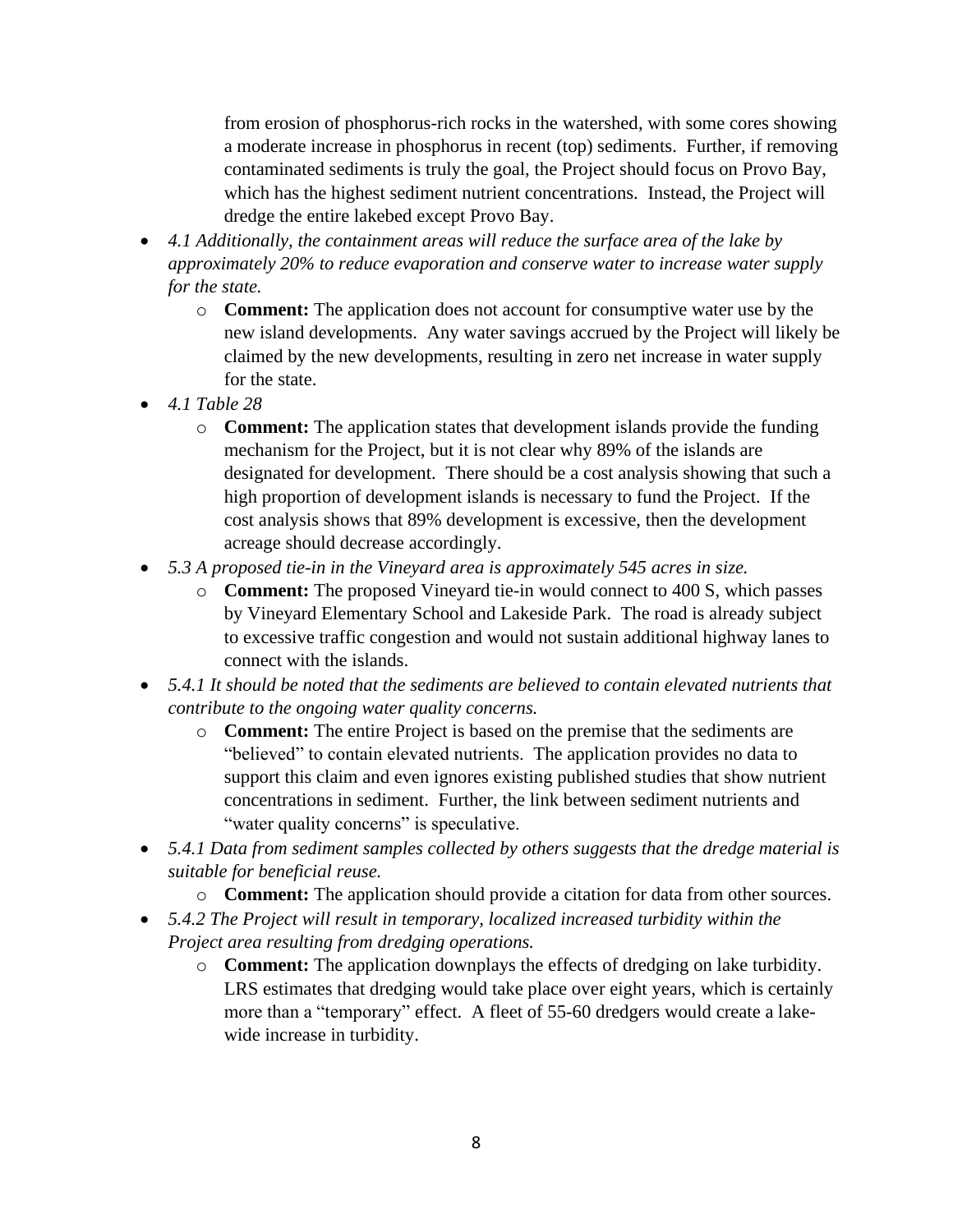- *5.4.3 The Project will cause a temporary short-term, localized disturbance of water quality resulting from dredging operations.*
	- o **Comment:** The application downplays the effects of dredging on water quality in the lake. LRS estimates that dredging would take place over eight years, which is certainly more than a "temporary" or "short-term" effect. A fleet of 55-60 dredgers would create a lake-wide disturbance of water quality.
- *5.4.3 Following the initial disturbance, the Project is expected to have long-term positive effects on water quality within Utah Lake.*
	- o **Comment:** There is a high likelihood that water quality will be worse due to circulation problems, stratification, and pollution from the development islands and roads.
- *5.4.4 Project activities are expected to improve the normal current patterns and water circulation of Utah Lake.* 
	- o **Comment:** The islands and causeways will certainly not improve normal water current patterns or water circulation in the lake. Instead, these will impede natural currents and created areas with greatly decreased water circulation. To improve water circulation both laterally and with depth, the LRS application to the state describes installing a series of pumps and aeration systems. Rather than functioning as a natural system with wind-driven circulation patterns, the lake would be completely dependent on human intervention to provide water circulation.
- *5.4.6 The Project will have no effect on salinity gradients.*
	- o **Comment:** As observed in other brackish or salt lakes, there is a good chance that salinity zones would develop spatially with lack of water circulation and vertical salinity gradients would develop with thermal stratification.
- *5.4.7 Project impacts to threatened and endangered species are unlikely.*
	- o **Comment:** The endemic June sucker has evolved over thousands of years to survive in a shallow lake. A deeper lake would likely negatively impact the June sucker. It is reckless to alter the June sucker habitat just as the species is beginning to recover (and was recently downlisted from endangered to threatened).
- *5.4.8 Project activities will temporarily disrupt life cycle movements of aquatic life indigenous to Utah Lake.*
	- o **Comment:** The application downplays the effects of dredging on life cycle movements of aquatic life. LRS estimates that dredging would take place over eight years, which is certainly more than a "temporary" effect. A fleet of 55-60 dredgers would create a lake-wide disruption to aquatic life.
- *5.4.18 The containment areas may potentially impact the aesthetics of Utah Lake and from multiple viewpoints.*
	- o **Comment:** The containment areas will be a permanent eyesore from every viewpoint on the lake, the lakeshore, Utah Valley, and the Wasatch Mountains.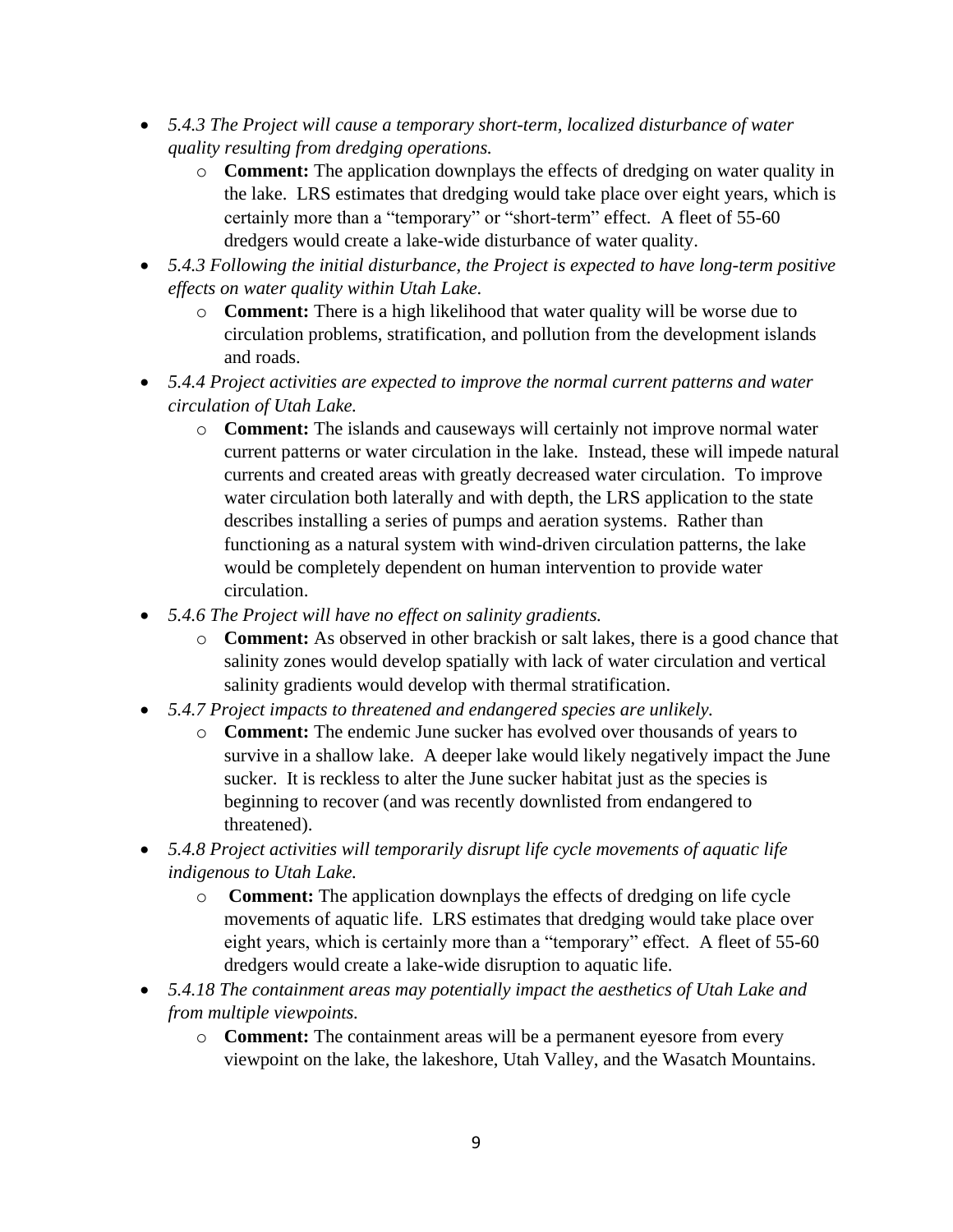- *5.4.22 The Project includes dredging an estimated 957,710,915 cubic yards of nutrientloaded sediments from the lakebed…*
	- o **Comment:** The application provides no evidence that such a large volume of sediments is nutrient-loaded. Best management practices would involve targeted dredging of contaminated sediments in isolated areas rather than wholesale dredging of the entire lakebed to depths that are far beyond what is potentially impacted by human pollution.
- *5.5.13 The Project will have positive effects on navigation resulting from the deepening of the lake and reduction of the severity of wave actions.*
	- o **Comments:** The Project will also have negative effects on navigation resulting from causeways and islands in the lake.
- *5.6.2 Improve water quality in Utah Lake by removing nutrient-loaded sediments and reducing turbidity in the lake.* 
	- o **Comment:** Notably missing from the list of mitigation measures is wastewater treatment facility upgrades, stormwater capture and treatment, and biofiltration and aeration systems. These are very expensive upgrades that were promised by LRS in their proposal to the state but are not included in the application. The Project would not achieve its goals without treating external nutrient sources.
- *5.6.2 Remove invasive plant and animal species, including Phragmites and carp, from Utah Lake.*
	- o **Comment:** There is no plan for how this would be accomplished and to what extent invasive species would be removed. It would be impossible to completely remove invasive species from the entire lake.
- *5.6.2 Control dredging production rates maintain historic lake levels during dredging operations.*
	- o **Comment:** Lake levels have fluctuated by several feet historically. This is a very large moving target. The application should define the lake level that will be maintained during dredging.
- *5.6.2 Provide archeological and biological monitors*
	- o **Comment:** The Project should also provide water monitors during construction to avoid impacts on water quality.
- *6 Alternative Analysis*
	- o **Comment:** There are hundreds of ways to improve Utah Lake without dredging and building islands. The ongoing Utah Lake Water Quality Study (ULWQS) is a comprehensive study aimed at improving the lake ecosystem. The study started in 2018 and will be completed in 2024. Dredging should not be considered as mitigation for Utah Lake until the ULWQS is able to implement its findings and sufficient time has passed for the lake to reach a new stable state.
- *Appendix D Project map*
	- o **Comment:** Several of the development islands (D2, D3, D4, D6, D8, D9, D16, D17) have no road access. The number of roads and causeways would certainly be greater than what is described in the application. Further, several islands are not labeled and are likely not included in the acreage estimates.